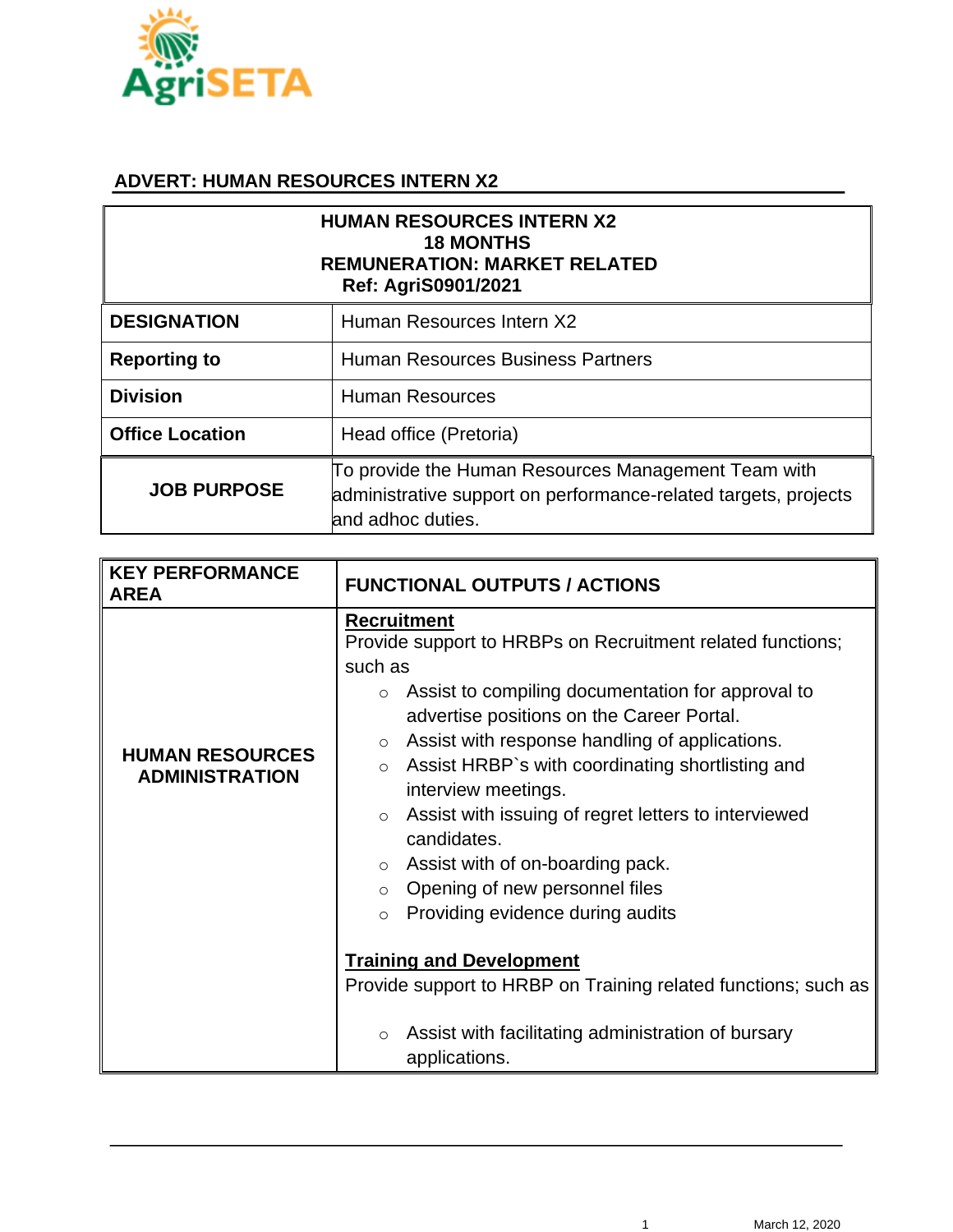| Assist with coordination of the personal development<br>$\circ$<br>plans of employees.<br>Assist with coordinate training request information.<br>$\circ$<br>Assist with ensuring that training related payments are<br>$\circ$<br>done timeously.                                                                                                                                                                                                                                                                                              |
|-------------------------------------------------------------------------------------------------------------------------------------------------------------------------------------------------------------------------------------------------------------------------------------------------------------------------------------------------------------------------------------------------------------------------------------------------------------------------------------------------------------------------------------------------|
| <b>Payroll Administration</b><br>Provide support to HRBP on Training related functions; such<br>as<br>Assist new employees with ESS setup<br>$\circ$<br>Assist HRBP with monthly payroll inputs<br>$\circ$<br>Assist with Third-party payment preparation<br>O<br>Assist with distribution of letters, whenever required<br>$\circ$<br>Ensure personnel files are created and information within<br>$\circ$<br>the files are maintained for audit purposes<br>Assist with confirmation of employment queries<br>$\circ$                         |
| <b>Performance Management</b><br>Provide support to HRBP on Training related functions, such<br>as:<br>Assist with ensuring that all AgriSETA employees<br>$\circ$<br>participate in the Performance Cycle as per the PMDS<br>Policy<br>Assist with ensure that all Performance Management<br>$\circ$<br>related documentation are quality checked.<br>Ensure that registers of submissions for each phase of<br>$\circ$<br>the PM cycle are filed accordingly<br>Keep all information regarding the PM cycle for audit<br>$\circ$<br>purposes. |
| <b>Leave Management on SAGE 300 People (ESS)</b><br>Provide administrative support to the HRBP in terms of the<br>following functions:                                                                                                                                                                                                                                                                                                                                                                                                          |
| Assist with capturing of leave or supporting evidence if<br>$\circ$<br>they are unable to log-in themselves<br>Assist with reporting and verifying information<br>$\circ$<br>Checking weekly for pending leave for approval<br>$\circ$                                                                                                                                                                                                                                                                                                          |
| <b>General Administration</b><br>Provide general administrative support to the HRBPs in terms<br>of the following activities:                                                                                                                                                                                                                                                                                                                                                                                                                   |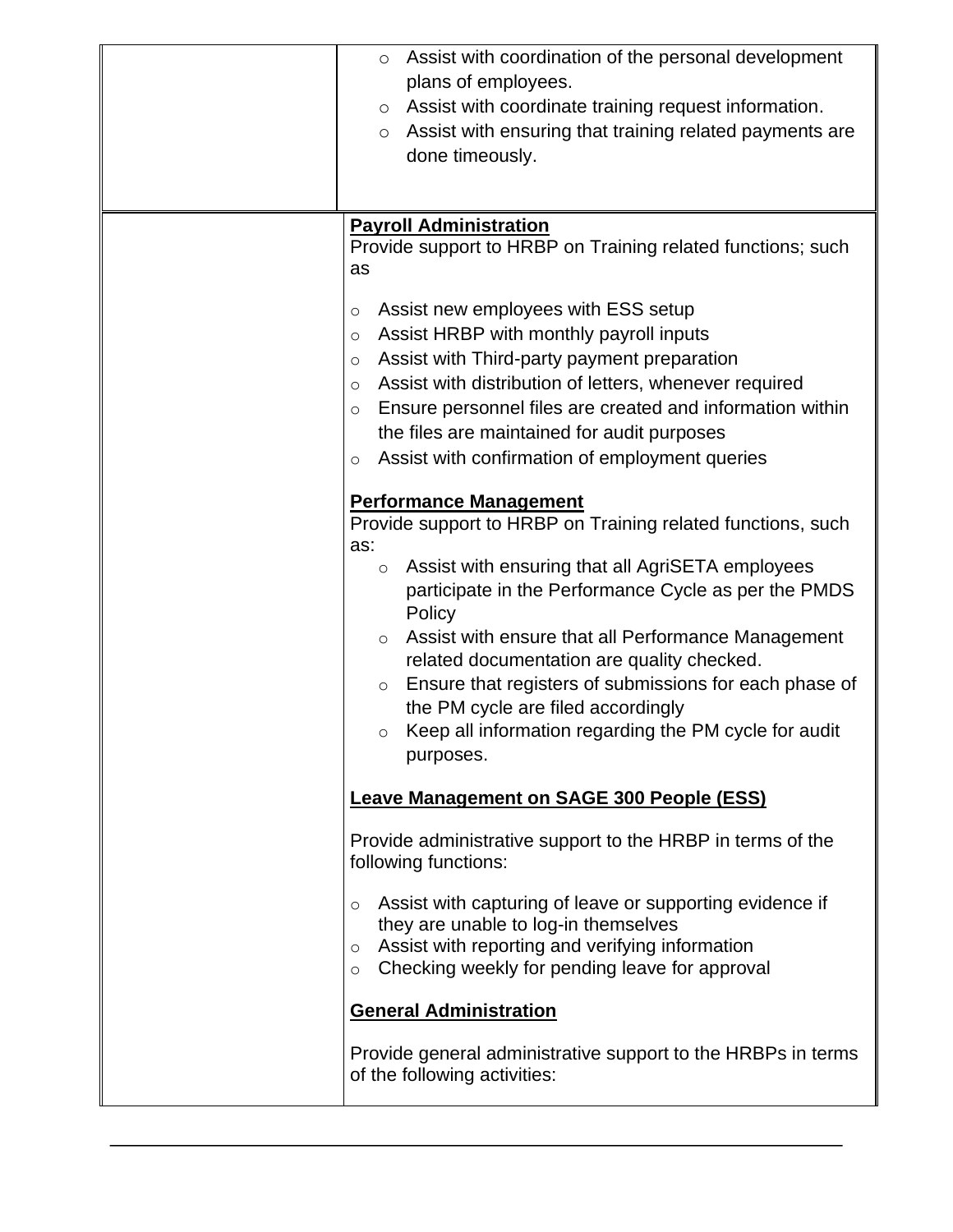|                                                       | Assist with coordination of meetings, shortlisting and<br>$\circ$                           |
|-------------------------------------------------------|---------------------------------------------------------------------------------------------|
|                                                       | interviews and training sessions                                                            |
|                                                       | Assist with coordination of documentation for<br>$\circ$                                    |
|                                                       | meetings.                                                                                   |
|                                                       | Coordinate information required monthly or yearly from<br>$\circ$<br><b>HRBPs clientele</b> |
|                                                       | Assist with minute taking at OHS Committee meetings.<br>$\circ$                             |
|                                                       | Assist with EE tasks and minute taking at EE<br>$\circ$                                     |
|                                                       | Committee meeting                                                                           |
|                                                       | Ensuring adequate stationery is ordered for HR<br>$\circ$                                   |
|                                                       | division from Supply Chain Management                                                       |
|                                                       | Supporting the HRBP concerned with monthly and<br>$\circ$                                   |
|                                                       | annual activities and events under Employee Wellness                                        |
|                                                       | calendar and circulating health posters on employee                                         |
|                                                       | wellness through the Marketing and Communications                                           |
|                                                       | Unit                                                                                        |
|                                                       | Adhoc duties as prescribed relating to projects and<br>$\circ$                              |
|                                                       | other divisional functions, as and when required to do<br>SO.                               |
| <b>GENERAL</b>                                        | Bind documentation for meetings                                                             |
| <b>ADMINISTRATION</b>                                 | $\circ$<br>Whenever required assist HR department with admin tasks<br>$\circ$               |
|                                                       | -photocopying, binding documents, filing and recording                                      |
|                                                       | CVs received before shortlisting                                                            |
| <b>AD HOC</b>                                         | Any other duties which may be assigned from time to time<br>$\circ$                         |
|                                                       | by the Manager                                                                              |
| <b>MINIMUM</b>                                        | National Diploma/ NQF level 6 in Human Resources<br>$\circ$                                 |
| <b>QUALIFICATION &amp;</b>                            | Management                                                                                  |
| <b>EXPERIENCE</b>                                     | No working experience required<br>$\circ$                                                   |
| <b>Skills &amp; Attributes</b>                        | <b>Competencies Required:</b><br>$\circ$                                                    |
| <b>Required:</b>                                      | <b>Computer Literacy (MS Office)</b><br>$\circ$                                             |
| Approachable                                          | Administrative skills<br>$\circ$                                                            |
| $\circ$ Attention to detail                           | Accuracy<br>$\Omega$                                                                        |
| Ability to work with high<br>O                        | Goal driven<br>$\circ$                                                                      |
| volume of data                                        |                                                                                             |
| Adaptable<br>$\circ$                                  |                                                                                             |
| Communication both<br>$\circ$                         |                                                                                             |
| verbal and written                                    |                                                                                             |
| Deadline driven<br>O                                  |                                                                                             |
| Flexibility<br>$\circ$                                |                                                                                             |
| Interpersonal<br>$\circ$                              |                                                                                             |
| Planning and<br>$\circ$                               |                                                                                             |
| coordination                                          |                                                                                             |
| Team player<br>$\circ$                                |                                                                                             |
| Respects protocol<br>$\circ$<br><b>Results driven</b> |                                                                                             |
| $\circ$                                               |                                                                                             |
| <b>Time Management</b>                                |                                                                                             |
| Problem solving<br>$\circ$                            |                                                                                             |
| $\circ$                                               |                                                                                             |